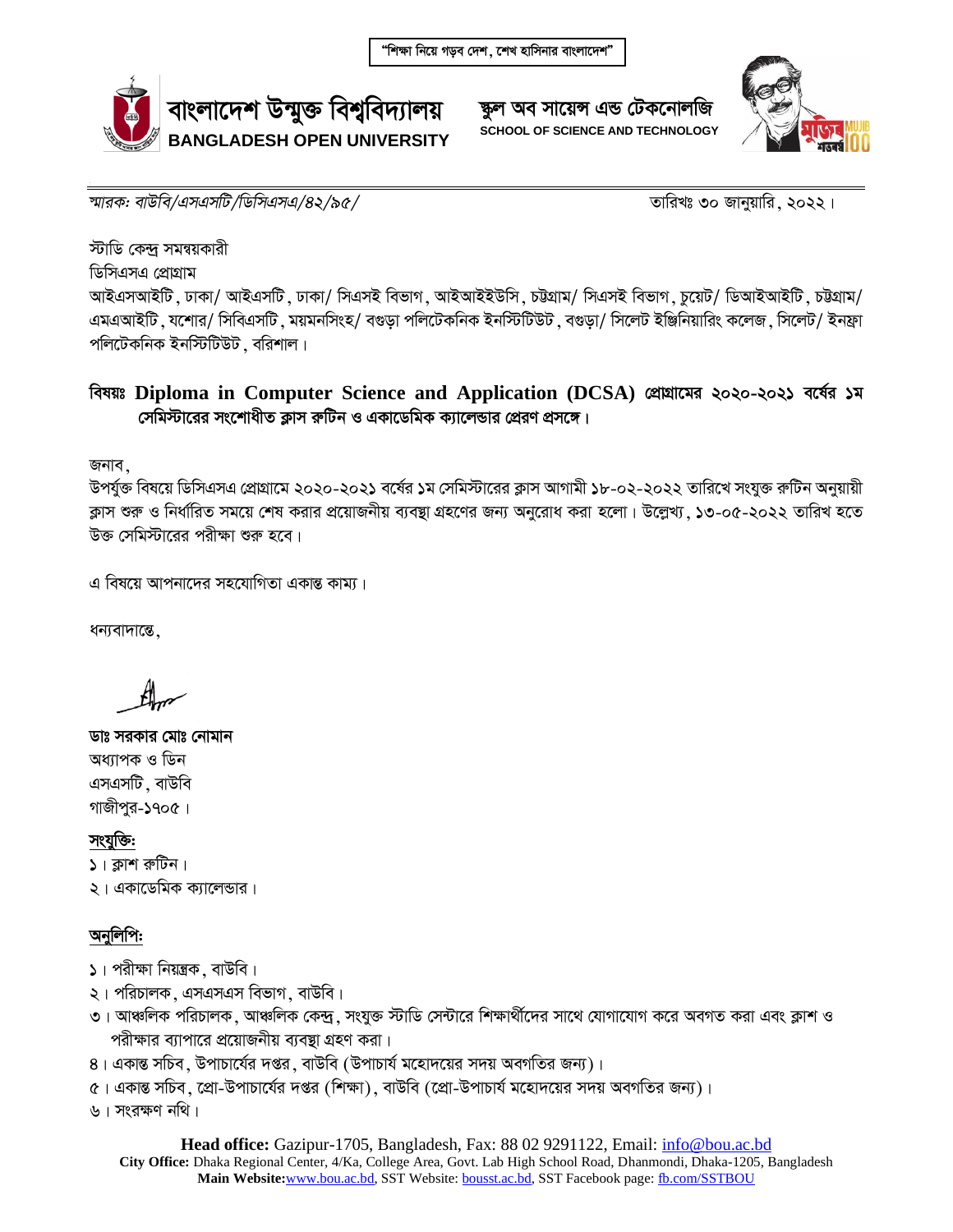

## **Bangladesh Open University**

**School of Science and Technology**

**Revised class Routine for Diploma in Computer Science and Application (DCSA)** 

**1st Semester (2021 Batch)**

**(January - June 2022)**

**Date of Recommencement: 18 February 2022**

| <b>Class Hour</b> |                          | Theoretical      | Practical        |                 | <b>Theoretical</b> |                  | Practical        |
|-------------------|--------------------------|------------------|------------------|-----------------|--------------------|------------------|------------------|
| Date              | $9.00 - 10.00$           | $10.05 - 11.05$  | $11.10 - 12.10$  | $12.10 - 14.00$ | $14.00 - 15.00$    | $15.00 - 16.00$  | $16.00 - 17.00$  |
|                   | <b>Orientation Class</b> |                  |                  |                 |                    |                  |                  |
| 18-02-2022        | <b>DCSA 1201</b>         | <b>DCSA 1302</b> | <b>DCSA 1302</b> |                 | <b>DCSA 1304</b>   | <b>DCSA 1303</b> | <b>DCSA 1304</b> |
| 25-02-2022        | <b>DCSA 1201</b>         | <b>DCSA 1302</b> | <b>DCSA 1303</b> | Prayer          | <b>DCSA 1304</b>   | <b>DCSA 1303</b> | <b>DCSA 1304</b> |
| 04-03-2022        | <b>DCSA 1201</b>         | <b>DCSA 1303</b> | <b>DCSA 1201</b> |                 | <b>DCSA 1302</b>   | <b>DCSA 1304</b> | <b>DCSA 1302</b> |
| 11-03-2022        | <b>DCSA 1201</b>         | <b>DCSA 1302</b> | <b>DCSA 1303</b> |                 | <b>DCSA 1304</b>   | <b>DCSA 1303</b> | <b>DCSA 1304</b> |
| 18-03-2022        | <b>DCSA 1201</b>         | <b>DCSA 1302</b> | <b>DCSA 1302</b> | and             | <b>DCSA 1304</b>   | <b>DCSA 1303</b> | <b>DCSA 1302</b> |
| 25-03-2022        | <b>DCSA 1201</b>         | <b>DCSA 1302</b> | <b>DCSA 1303</b> | Lunch           | <b>DCSA 1304</b>   | <b>DCSA 1303</b> | <b>DCSA 1304</b> |
| 01-04-2022        | <b>DCSA 1303</b>         | <b>DCSA 1201</b> | <b>DCSA 1303</b> | Break           | <b>DCSA 1304</b>   | <b>DCSA 1302</b> | <b>DCSA 1304</b> |
| 08-04-2022        | <b>DCSA 1302</b>         | <b>DCSA 1201</b> | <b>DCSA 1302</b> |                 | <b>DCSA 1303</b>   | <b>DCSA 1304</b> | <b>DCSA 1303</b> |
| 15-04-2022        | <b>DCSA 1201</b>         | <b>DCSA 1302</b> | <b>DCSA 1304</b> |                 | <b>DCSA 1304</b>   | <b>DCSA 1303</b> | <b>DCSA 1201</b> |
| 22-04-2022        | <b>DCSA 1303</b>         | <b>DCSA 1201</b> | <b>DCSA 1303</b> |                 | <b>DCSA 1302</b>   | <b>DCSA 1304</b> | <b>DCSA 1302</b> |

**\* For any changes in this schedule, concerned coordinator is requested to inform the students as well as the Dean, School of Science and Technology, BOU in advance. \*\* It is advised to follow the list of Practical Works for conducting lab classes.**

| <b>Course Code</b> | <b>Course Title</b>             | <b>Number of Classes</b> |                  |  |
|--------------------|---------------------------------|--------------------------|------------------|--|
|                    |                                 | <b>Theoretical</b>       | <b>Practical</b> |  |
| <b>DCSA</b> 1201   | <b>Computer Basics</b>          |                          |                  |  |
| <b>DCSA</b> 1302   | Office Automation and MS Office | 10                       |                  |  |
| <b>DCSA</b> 1303   | <b>Computer Programming</b>     |                          |                  |  |
| <b>DCSA</b> 1304   | Visual Programming              |                          |                  |  |

Dean School of Science and Technology Bangladesh Open University Gazipur-1705